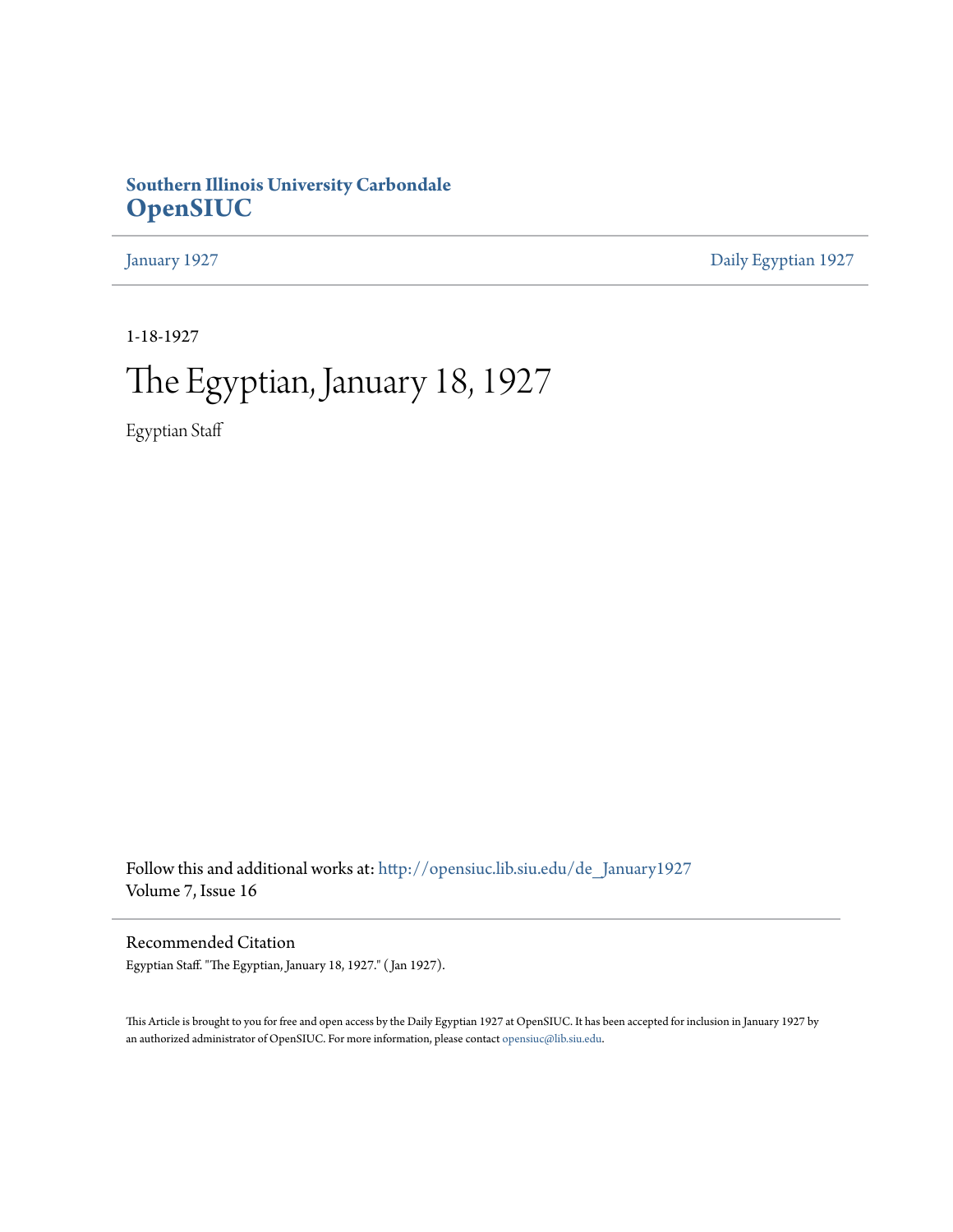**MOCK TRIAL** 

TAE FGYDTIAN Read by Four Thousand Students, Faculty and Friends of the School

FOR-AGOR-ILL **COURT** 

Number 16

Volume VII

**Egyptian Sued** 

Carbondale, Illinois, January 18, 1926

# EGYPTIAN SUED FOR LIBEL

## For \$250,000 Unite With A. A. U. W. Backward So-Miss Ta'bert Asks Damage

Miss Mildred Talbert has filed sui' against the Egyptian, alleging that she was libeled in an article appearing in the Egyptian of Jan. 11, 1920. This erticle contained the statement that M'ss Talbert had often been seen in company of Mr. Oliver McIlrath. The suit was filed in the For-Agor-Ill. direnit court by the law firm of Bryant, Davis & Crawford. The Egyptian ond larger list of universities and col- tion was, "Come backwards, but don't will be defended by Neely, Deason **&** Collina.

This case brings to mind the famous Waller-Egyptian case which was trid in 1922. Mr. Waller brought! The work of the individual chapters success probably because of the jov-*A Lentz defended the Egyptian.* 

The editor and the business manager of the paper said that they un-  $|U - W|$ derstood that suit had been brought | The members on our present fac against the Egyptian, but, they have ulty are: Emma L Bowyer, Mae C not been officially notified. Both re- Trovillion, Elizabeth C Hickson. fused to make further statement Elizabeth Cox, Helen A pending advise of their attorneys.

## NINETY PERCENT OF

Foley, reported that 90 percent of the Florence King Freshman class have pledged to subscribe for the Obelisk. This is believed to be the best showing which Jaquish this class has ever made.

At a meeting of the Freshman class, Thursday after Chapel, Harry Lutz, **Quarterback** on the football team. was elected President. The class voted to support Miss Kathryn Rippetoe in the popularity contest.

Mr. Foley says that The Obelisk is selling fast. People who want a book should subscribe soon. The Obelisk staff believes that the other classes can show as high a percentage of subscribers as the Freshman rlass.

God made the world and rested. God made man and rested. God mide woman and neither the World nor man has rested since.

Last Monday night, January 10, the Last Tuesday evening after the regcollege women of Carbondale met at ular meetings of the Y. M. and Y the home of Mrs. Fuller Combs, to W C A, a backward party was givorganize its chapter of the Associa- en in the Association Hall for all stucolleges were represented

graduates of universities on a certain pearance with their clothes on "hind selected list These women are elig- part before." The program was also ible to national membership. A sec- carried out backwards. The invitaleges determine the associate mem- be backward when you get there." **berahin** 

become an associate member

suit because of an article in which relates to the furthering of education jaity of Bert Casper, the president of he was charged with having several or scholarship in the local educational the Y. M. C. A., Mr. Sarkiss of the wives. The jury was unable to reach centers One of the aims of this Presbyterian church, Lucille Throup, a decision and the case was finally particular organization in Carbondale and Fred Miller, who created quite settled out of court. Loy & Callis will be to place S I N. U on the a sensation with his chair stunt. brought suit for Mr. Waller and Neely list of higher rank colleges, so that Many ... citing and hum ous games graduates from this school may be were played; wit that had heretoeligible to members' ip in the A A fore been concealed, burst forth when

> Gladys P Williams, Henrietta Lar- would step on the accelerator." son, Marjorie M Shank, Alice Kelsey.

A meeting will be held Thursday,

Jan 20. at the home of Mrs J H

## **STRUT AND FRET COACH-**

the Strut and Fret will present Booth and other young people who are in-Tarkington's play, "The Ghost Story" | terested in the work of the Y. M. and This will be a coaching lesson, and Y. W. are cordially invited. all members who are interested in learning how to coach a play are ask-

ed to be present On the following Thursday night.

January 27th, the entire club will meet again for the finished production of this same play Announcement will be made later in the columns of the Egyptian

The cast of characters follows: George, an earnest young man of 22 ............. ... Ralph Casper

About ten different universities and in the work of these organizations. 'About sixty people attended and they The association is composed of make a humorous and spectacular au-

cial In Old Gym

One year's attendance at Each person present did his utmost one of these schools entitles one (i) to not be the least bit backward and as a result, the social was a howling

> the game of cross questions and silly answers was played. When Mariorie Keller was asked what she would do if she were the college president's Baldwin, daughter, she suddenly replied,

Everyone was fed apples and icu Mary M Steagall, Delia Caldwell, cream cones until they could no long-FRESHMEN PLEDGE Lucy K Woody, Mildred Kohlstedt er eat. The committee in charge of Frances Barbour, Sarah M Hardin, the party were: Beatrice Krutsinger The editor of the Obelisk, Mr. Ned Minna Fox, Julia Jonah, Lulu Clark, Celeste Fox, Helez Mathis, Madlyn Scott, Hobart Sistler and Oliver Mc-Drath.

> Tonight there will be a joint meeting of the Christian organizations and the delegates who attended the Milwaukee convention will give their ING LESSON THURSDAY reports of the meeting. All mem-Next Thursday night in Zetetic hall bers are urged to be present tonight perately to overcome the one point

| Anna, a pretty young girl of 20 |
|---------------------------------|
|                                 |
| Mary  Martha Henrich            |
|                                 |
|                                 |
| Lennis Bessie Smith             |
|                                 |
| Floyd  Elsworth Bechtloff       |
| Lynn George Creath              |
|                                 |
| Housemair   Beulah Fox          |
|                                 |
|                                 |

## Maroons Bow to Evansville in Thrilling Game

Evansville Beats St. Louis U. 53 to 13

The Purple Aces of Evansville coltion of American University Women dents in school who were interested lege barely emerged victors over the Maroons to the tune of 21-18 last Thursday night in one of the flercest struggles ever witnessed on the local court. The highly touted Hoosier lads who carry on their belt scalps of Wabash, Vanderbilt, Georgia Tech, St. Louis University, Butler and McKendree and who have the enviable record of winning 38 games out of 45 played in the last three years, had. their hands full to vanquish the Maroon cagers and not one time during the entire game was their lead safe. Eight times a Maroon propelled ball swished through the net to bring a mighty ovation from the 2000 fans that packed the new gymnasium to witness the contest while only six times did the Hoosiers loop the ball through for two points amid utter despair to local fans. But Coach Harmon's Indianians were a little more proficient in the art of tossing free throws which spelt the Marcon defoat

> The half ended with the Marcons trailing 11-9 and the Maroons showed evidences of an inspirational lecture between halves and they came back the second half clearly outplaying the Hoosiers but luck was against them in hitting the basket, They were threatening the visitors' narrow margin every minute of play. Near the end of the last half Luts replaced Crawshaw and dropped in two beautiful shots which made the score 19-18 and the Marcons threatening desmargin but Gardner drew a foul and made both free throws, making the score 21-18 as the game ended. This struggie has stamped Coach McAndrew's this year's quintet as one of the best ever sported by the Southern institution for only a week ago Evansville defeated Butler, who were victors over Chicago and Wisconsin universities. Defeat is much more easily nursed when we learn that this very same team that was huntled every minute to defeat the Maroons, the

> > (Continued on page 8)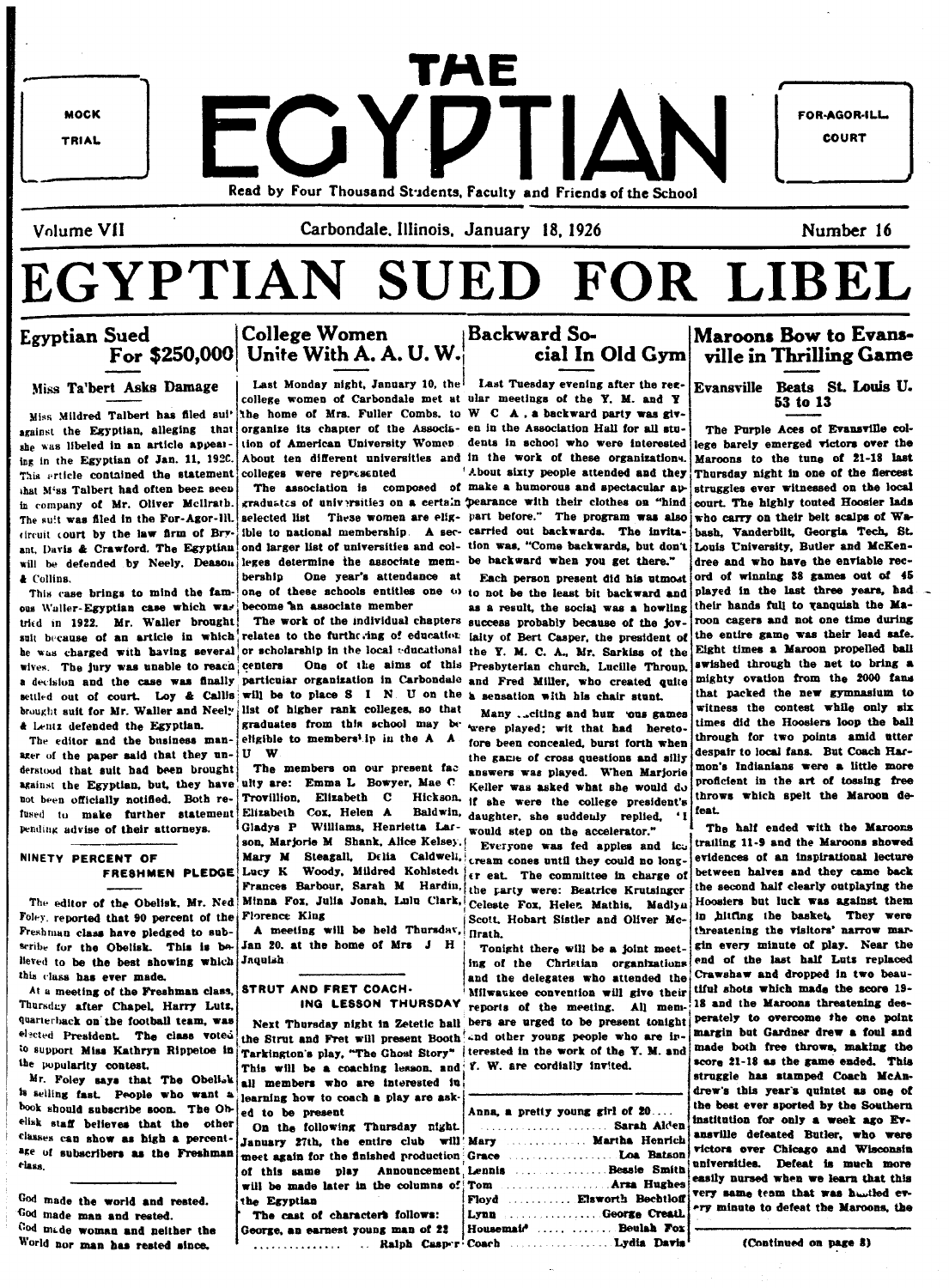#### THE EGYPTIAN

## HIGH LIFE

80?

#### **EDITORS**

Owen Kerley Mildred McLean

## Margaret Krysher

#### **EDITORIAL**

Our Goal

The University High school is separate from the College, but we think of ourselves as a coming part of the College. Our goal is to be determined. by the use we make of our opportunities. This space offers real opportunities to us, since our school activities are the means by which our progress can be marked. High Life .b to be what we make it. Tackle your opportunities and make "High Life' worthwhile.

#### SPACE IN EGYPTIAN **GIVEN TO HIGH SCHOOL**

The Egyptian staff has given the High school two columns for their own news. The editors were elected from the third and fourth year English classes. They are: Mr. Owen Kerley, Miss Mildred McLean and Miss Margaret Krysher. One or two others will be elected later.

Miss Barbour, the faculty advisor, has turned English students into zealous reporters hurrying here and there on the quest of news. Contributions are turned in by the entire High school and hopes are high for making their first journalistic venture a success.

#### CUT SYSTEM ABOL-ISHED IN HIGH SCHOOL

The cut system has been abolished in the University High school. Some students had abused this privilege: hence cuts are no longer permitted in the High school.

#### LIGHTS IN GIRLS' GYMNASIUM

Lights were put in the girls' department of the new gymnasium last week. This will enable them to play night games.

#### YELLS AND MORE YELLS

High school students have been busy for days making yells. No old worn out yells for them! The new ones are snappy, original and full of pep!

**JOKES** 

Bernice Jordan: Ha! Ha! Ha! Roberta Karr: What's so funny? Nothing. I was just Bernice: thinking. Roberta: Ha! Ha! Ha! That is funny.

Mr. Logan: Golda Mae, which tra vels faster, cold or heat?

Golda Mae Brooks: Heat.

Golda Mae: Why-you can catch of the program. a cold!

We have a game next week. How bout it, High school? Are we go ing to be there and help the boys win? You bet we are!

McClure vs. High school, Tuesday. Jan. 18.

Elkville vs. U. High school, Friday, Jan. 21.

#### **SPHINX-RIDDLES**

When will the fourth years have their nictures taken?

Why did Roy Bain worry about the high water at McClure?

When will the class rings arrive? How did Clifford Fore enjoy his If she didn't have that baby voice trip to Vienna?

Can You Imagine Stewart Williams being slim-Joe Dorris driving anything but a lizzie?

Chapel without "The Three Muske teers" on the front row?

Ralph Casper without his shieky black hair?

Winter without galoshes.

Martha Wood without Kelley?

Fred Miller without his mustache? Willard Gushbacher without his brief case?

Professor Scott breaking locks? Myrtle Lingle without a fiddle? Elizabeth Krysher without curly hair?

George Washington Smith's class without some one dropping some thing?

A sorority girl crying in her sleep? Well, she did!

Some class spirit!

#### WEARING NEW SHOES

Do you like new shoes? Well, I do. that is, as long as they are sitting in the shop window. Of course, when you get them on your feet where you can't see them quite so well, they lose quite a bit of their beauty and charm. They begin to pinch and burn and you go limping down the street, impatient to get to your room where you can release the terrible grip on your cramped toes. Then, afterward, you decide you can't wear the old things at all and will just, have to have a new pair. Then what! My goodness! You just have the same thing to go through with again. Isn't that queer? MARY KELLER.

Junior High School.

THAT KIND OF A GIRL

Neal Ellis: To see that girl you'd think-

Jimmie Lane: Yes, but she'd soon make you stop.

#### **FORUM**

The Forum, as usual, met Monday! evening, January 10. A debate, "Resolved. That the publication of crime herd and I am in dire want; he pre Mr. Logan: What makes you think news in the daily press is deterior venteth me from lying down in the ating the public morals," was a part bed which ' renteth; he leadeth as

> The Forum accepted a challenge tions. from the Eureka college debating team to a debate on the Farm Re- college degree; he leadeth me to lief question. It should be an interesting event in the S. I. N. U. debat ing circles.

There will be no regular meeting next Monday evening as the members are to meet at the studio to have their pictures made.

#### IF

If she didn't have her hair bobbed. If she didn't daub with paint. If she had her dresses made to reach To where the dresses sin't. And spoke just as she should, Don't you think she'd be as popular! I hardly think she would.

#### **REVEALED**

I asked her if she rolled them, She said she'd never tried Just then a mouse ran swiftly by, And now I know she lied.

STUDENTS' TWENTY-

#### THIRD PSALE

The college professor is my she-'to distraction with his exam. ques

He shaketh my resolut'on to get make a fool of myself before my class mates.

Yea, though I burneth my light mtil the landlady howleth, I fear musi evil; for he is against me.

His rolicies, his theories, and he rantings frighteneth my wits from me He assigneth me extra work as a punishment in the presence of min enemies; he anointeth my quiz ppers with red pencil marks and my zeros filleth a whole column.

Surely, theories, exams and themes will follow me all the days of my college career: and I wil abide in the bughouse forever.

Like the rose needs a smeller. Like the night shirt needs a tail. Like the old maid needs a feller, Like the hammer needs a nail. Like suspenders need a button. Like an oyster needs a stew. Every student needs an "Obelisk" or "Egyptian."

So why the thunder don't vou?

FOR GOOD THINGS TO EAT

**IMPERIAL CAFE** L. M. ATK<sup>I</sup>SON, Owner and Manager

**Next to Gum's** 

## We Serve Delicious Toasted Sandwiches

## **CARBONDALE CANDY KITCHEN**

## **Try Our Fancy Sundaes**

## DE LUXE BARBER SHOP

Students visit The De Luxe and get touched up by those who know how. Six chairs,

**No Waiting**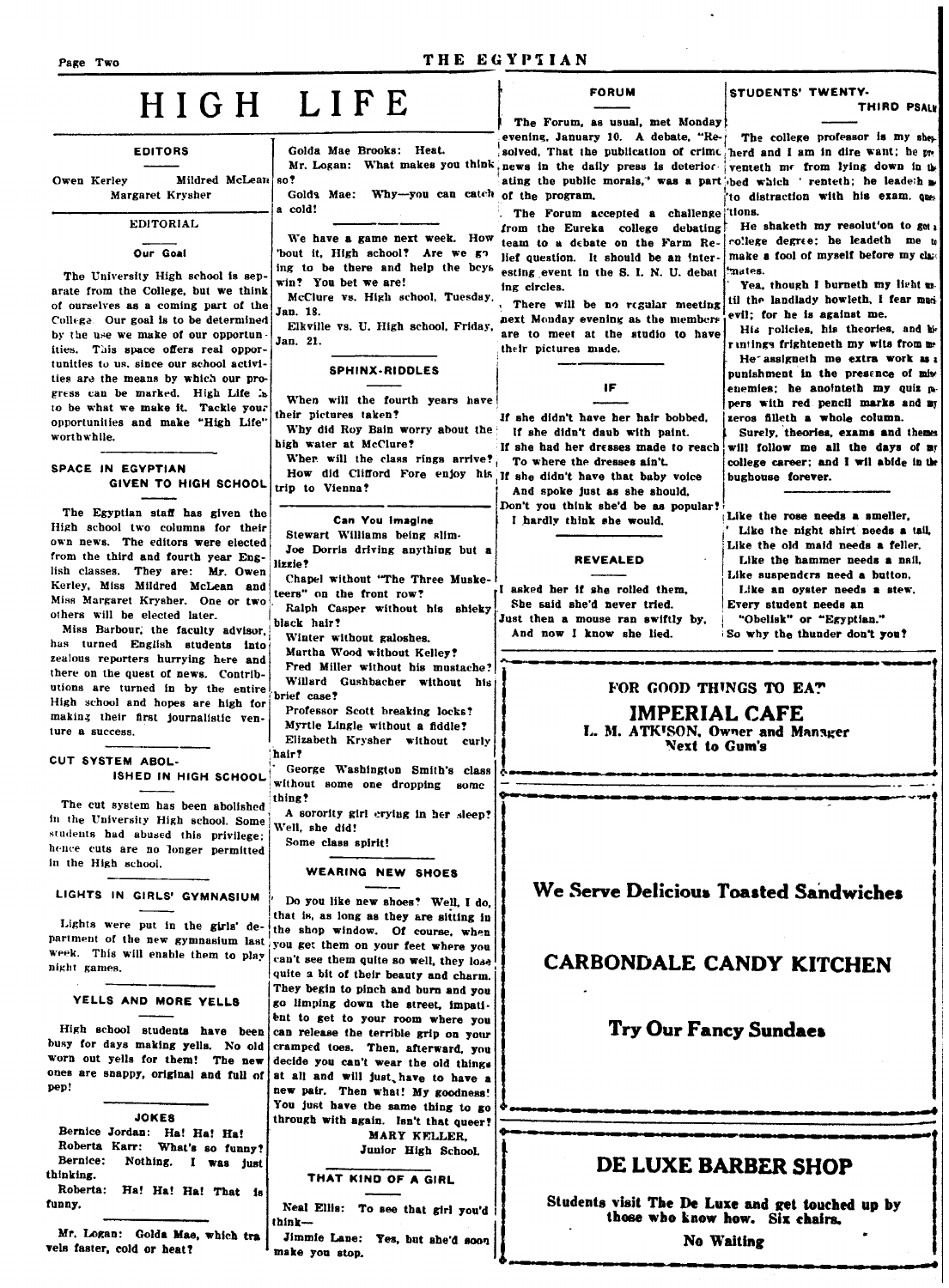CN BEGINNING TO

days, Mondays are all bad days, but unless it were necessary. the first day one wears glasses is infinitely worse. Everyone-tven the morest acquaintances-comments on vour classes with the familiarity of a o'd friend. There have been instances of people who have been so rensitive as to refuse to wear glasses. thus losing their sight because they couldn't endure the comments of triands

Below is a leaf from the diary of a tormented patient of an oculist:

"Ho, Ho, Ho, aren't you handsome!" an ironic acquaintance exclaimed.

"Good gracious, you look frightful!" Ollows. "Wel', well, another man fallen f.om grace!"

". re your eyes weak? Well, one would never have suspected it."

enough before you bought those ornaments."

"And so.' added the harrassed disci le of Pepys, "I was an object of

## **BARTH THEATRE** The Students Playhouse **DOUGLAS FAIRBANKS**



Douglas Fairbanks

One of the most athletic and virile characters the American cinema has ever produced, proves his worth in the role of "The Black Pirate" which calls for the most strenuous work of his entire career. You will be st. prised and astounded at Fairbanks as

### "THE BLACK PIRATE"

The entire production in Natural Colors. Matinees Daily-Two Nights-7 to 11

Monday and Tuesday, January 17 and 18

Wednesday, Jan. 19.-Johnny Hines in

"Stepping Along"

Thursday, Jan. 20-The American Legion Presents

"The Unknown Soldier"

Friday, Jan. 21-Adolph Menjou in

"The Ace of Cads"

Saturday, Jan. 22-Tom Mix in "The Canyon of Light" Also Gene Tunney, Fighting Marine Serial

"So, you're wearing glasses, are derision for the live long day." WEAR GLASSES you?" a fact that is perfectly obvious. Here is a plan for one who is easily "Did the doctor really tell you to?" disturbed by the opinions of his fel-The first day of school, examination as if one would be fool enough to lowmen. If such a person has to and my spirit rose in revolt. I had wear glasses, it might be well for him to wear a placard on his back the day it never ever bat an ye when we before he dons spectacles, worded as

"Know ye, that on the morrow, I shall begin to wear glasses. There is no fake about it. I am giving you straight goods. Dr. Pill really and "Man, that mug of yours looked bad truly ordered me to wear glasses because of a defect of vision, which is termed astigmatism. Now, I don't know exactly what that is, but it is something that keeps you from seeing well. I may not look so handsome, but I am not doing this to improve my good looks. I am extremely bashful so I shall appreciate it if you say nothing about my glasses." -John Doe.

#### WHAT YOU DIDN'T SEE

The story of the untimely death of one poor little ant was related amid tears and heart-broken sobs by an Anthony Hall girl. Here is the tale of woe:

They have a custom at the hall for gaining the attention of the girls<sup>1</sup>longer. when announcements are to be made by tapping a glass with a spoon. One evening last week while at dinner a noise was heard similar to that of the "Announcer's Tap." All were silent, waiting for the announcement. Imagine the horror of the griefstricken group when they learned that one of their number had committed murder of the first degree.

It seems that a harmless, unsuspecting, unconcerned ant was pursuing its solitary way down the table when, without a moment's warning, two gigantic spoons met upon its frail body, entirely crushing out the last spark of life.

The friends of the girl committing this crime quickly gathered about her offering their sympathy and swearing that they will not testify against her if an indictment is served upon her charging her with the murder.

For further "info" see Violet Trovilian.

#### **MY LUNCH**

I looked at the lunch before me. thought I was a hero  $r \triangleleft a$  stole, for have cabbage, and I can eat sticky. "gluey" rice; but when I looked at the dish of brown striped corn with browner lumps that were probably the remainder of this morning's bacon. I knew I could not be heroic through that meal. The next thing I saw was beets,-faded, pale, violetpink beets. I clung desperately to the hope that we might have something good for dessert until I saw applesauce, and hard brown cookies that reminded me of the cracked, barreu crust of the earth. I thought I would go back to the baby menu, milk, bread and butter; but I took just one bite of bread. It was the gummy, half-baked kind that sticks between your teeth and forms a hard ball 'n the roof of your mouth.

**CHEAPER IN THE LONG RUN** 

Glenn Storme: Why is a tall wife less expensive to support than a short  $0.007$ 

Grace Finley: Why?

Glenn: She can wear her dresses

#### THE MISSIN' MISS

Jimmie White: My girl reminds me of an old Ford.

Mildred Anderson: Why, is she an old wreck or a flat tire?

Jimmie: No. no: she's missing again.

T. L. Bryant, Thursday, Jan. 13, 1927, at a meeting of all the official heads of school organizations, said: "There is a real school spirit. I

can feel it."

A wise cracker said: "That is because the weather is damp and t can't get out."

Mr. Boomer: How would you find the height of a tall building with an aneroid barometer?

Vernard Clavton: I would lower the barometer with a string and then measure the string.

## Meals 11 o'clock to 1 o'clock

The Best Place to Eat **UNIVERSITY CAFE** 

### 135 Seats

## We serve Frog Legs

### **Just Across From the Campus**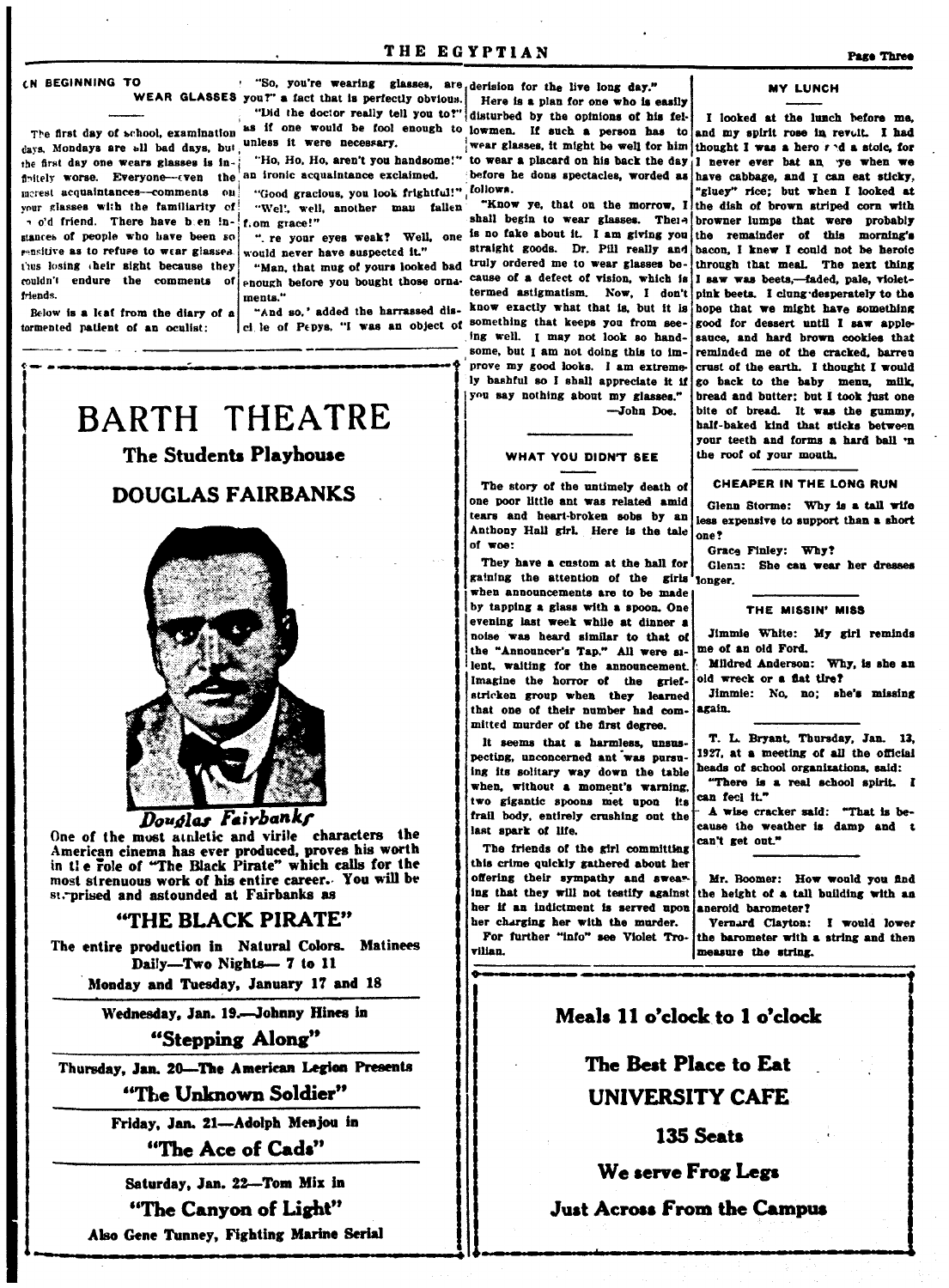| THE EGYPTIAN<br>Page Four                                                                                                                                                                                                                                                                                                                                                                                                                                                                                                                                                                                                                                                                                                                                                                                                                                                                                                                                  |                                                                                                                                                                                                                                                                                                                                                                                                                                                                                                                                                                                                                                                                                |  |  |  |  |
|------------------------------------------------------------------------------------------------------------------------------------------------------------------------------------------------------------------------------------------------------------------------------------------------------------------------------------------------------------------------------------------------------------------------------------------------------------------------------------------------------------------------------------------------------------------------------------------------------------------------------------------------------------------------------------------------------------------------------------------------------------------------------------------------------------------------------------------------------------------------------------------------------------------------------------------------------------|--------------------------------------------------------------------------------------------------------------------------------------------------------------------------------------------------------------------------------------------------------------------------------------------------------------------------------------------------------------------------------------------------------------------------------------------------------------------------------------------------------------------------------------------------------------------------------------------------------------------------------------------------------------------------------|--|--|--|--|
| <b>EGYPTIAN</b><br>Illinois<br>Member<br>College Press<br>Charter<br>Association                                                                                                                                                                                                                                                                                                                                                                                                                                                                                                                                                                                                                                                                                                                                                                                                                                                                           | If Helen Kotter ever got acquainted<br>WEE WUNDER<br>with Harry Phillips?<br>Why they call Lavern Phemister<br>If Miss Illa Green ever went to Dr.<br>"Gus '?<br>Caldwell for physical exam.?<br>Why Lels Mae Etherton doesn't a.<br>If Miss Woody was satisfied with<br>joy the pit ares and verses in the<br>Miss Illa Green's answer?<br>If false teeth cause women to tell 1926 Obelisk-especially the Senior<br>High school?<br>fjies?<br>Where Doc Robinson got his nick-<br>If Helen Carter will ever fall in<br>name?<br>love again?<br>Why the High school basketball<br>When Virgil Beadle visited 107 E.                                                            |  |  |  |  |
| Published every week during the Collegiate year by the students of the<br>Southern Illinois State University, Carbondale, Illinois.<br>Entered as second class matter at the Carbondale Postoffice under the did him any good Wednesday night?<br>Act of March 3, 1879.<br>Telephone:<br>Office:<br>University Exchange No. 17<br>Main Building, Room 16<br><b>BUSINESS STAFF</b><br>EDITORIAL STAFF<br>Lemen J. Wells  Editor-in-Chief<br>Business Manager Leland P. Lingle<br>Associate EditorCharles Neely<br>Associate Editor Bessie Smith<br>Adv. Mgr. Bert Casper                                                                                                                                                                                                                                                                                                                                                                                    | team has lost so many games?<br>Grand Ave. last?<br>Who Dimple Cash is referring to<br>Why Clifford Fore goes to the tie<br>when she incaks of "My little Clar-<br>plant to spend his leisure hours?<br>If Gordon Troutman's car trouble ence"?<br>If Otis Phillips ever caught his<br>PERFECT MAN<br>baby rabbit?<br>If the U. High will ever win a There is a man who never does<br>game?<br>A thing that is not right,<br>Why they call Walter Willis "Wild His wife can tell you where he is<br>Bull'?<br>At morning, noon or night.<br>Why Olive Etherton and Mildred<br>He's Dead.<br>Eads go together when they have<br><sup>1</sup> ates?<br>PATRONIZE OUR ADVERTISERS |  |  |  |  |
| Social Editor Melba Davidson<br>Advertising Mgr  Edwin Heinecke<br>Literary EditorCorem Waller<br>Circulation Mgr. Mabel Jerome<br>Feature Editor Mary Stevenson<br>Typist  Alberta Kochlenbacn<br>OrganizationsCatherine Brewer<br><b>Example 2.1 Inc. Raymond Spiller</b><br>Humor<br><b>Mary Sauer</b> Mary Sauer<br>Exchanges<br>Franklin Rich<br>Reporters Katheryn Lingle<br>Alumni Advisor  E. G. Lentz<br>Oliver McIlrath<br>Critic   Mae C. Trovillion Faculty Advisor Emma L. Bowyer                                                                                                                                                                                                                                                                                                                                                                                                                                                             | <b>GEO. D. CASPER</b><br><b>JEWELER</b><br>REPAIRING PROMPTLY DONE<br>205 South Illinois-Two Doors South of Prince                                                                                                                                                                                                                                                                                                                                                                                                                                                                                                                                                             |  |  |  |  |
| REASONS FOR CHANGING S. I. N. U. DEGREE                                                                                                                                                                                                                                                                                                                                                                                                                                                                                                                                                                                                                                                                                                                                                                                                                                                                                                                    | J.V. WALKER & SONS INC.<br><b>QUALITY CLOTHIERS</b><br>9—Busy Stores—9                                                                                                                                                                                                                                                                                                                                                                                                                                                                                                                                                                                                         |  |  |  |  |
| The article in last week's Egyptian, entitled "Vote For<br>Change in S. I. N. U. Degree," has provoked much thought and<br>discussion among students and members of the faculty. In com-<br>pliance with the wishes of those who have come to the Egyptian<br>office seeking further information the following reasons are                                                                                                                                                                                                                                                                                                                                                                                                                                                                                                                                                                                                                                 | A Good Store in Carbondale                                                                                                                                                                                                                                                                                                                                                                                                                                                                                                                                                                                                                                                     |  |  |  |  |
| given:<br>First, the degrees of Bachelor of Arts and Bachelor of<br>Science in Education are better understood than is the degree<br>Bachelor of Education. A student with a well known degree will<br>usually command more prestige in the average community.<br>Secondly, most superintendents and school boards give a<br>candidate for a teaching position more consideration if the degree<br>designates the particular work for which he is best fitted.<br>Third, an increasing number of our graduates go on to the<br>University of Illinois, or elsewhere, to do graduate work in the<br>art or science courses, but do not plan to enter the teaching pro-<br>fession. Such students should not be given the degree of Bache-<br>lar of Education.<br>Fourthly, our college, with "B" classification, should fall in<br>line with normal schools in some of the other states and confer<br>such degrees as best fit the needs of its graduates. | We Announce The Closing of Our Jan-<br>uary Clean-Up Sale on Saturday<br>Night, January 22nd<br>The final closing days of this sale will be as good or<br>better than the first days, because we add many new<br>items and make further price cuts on odds and ends<br>that accumulate during the sale.<br>Attend this sale as often as you can for it has un-<br>limited money saving opportunities.<br>JOHNSON, VANCIL, TAYLOR CO.                                                                                                                                                                                                                                           |  |  |  |  |

 $\hat{\mathbf{r}}$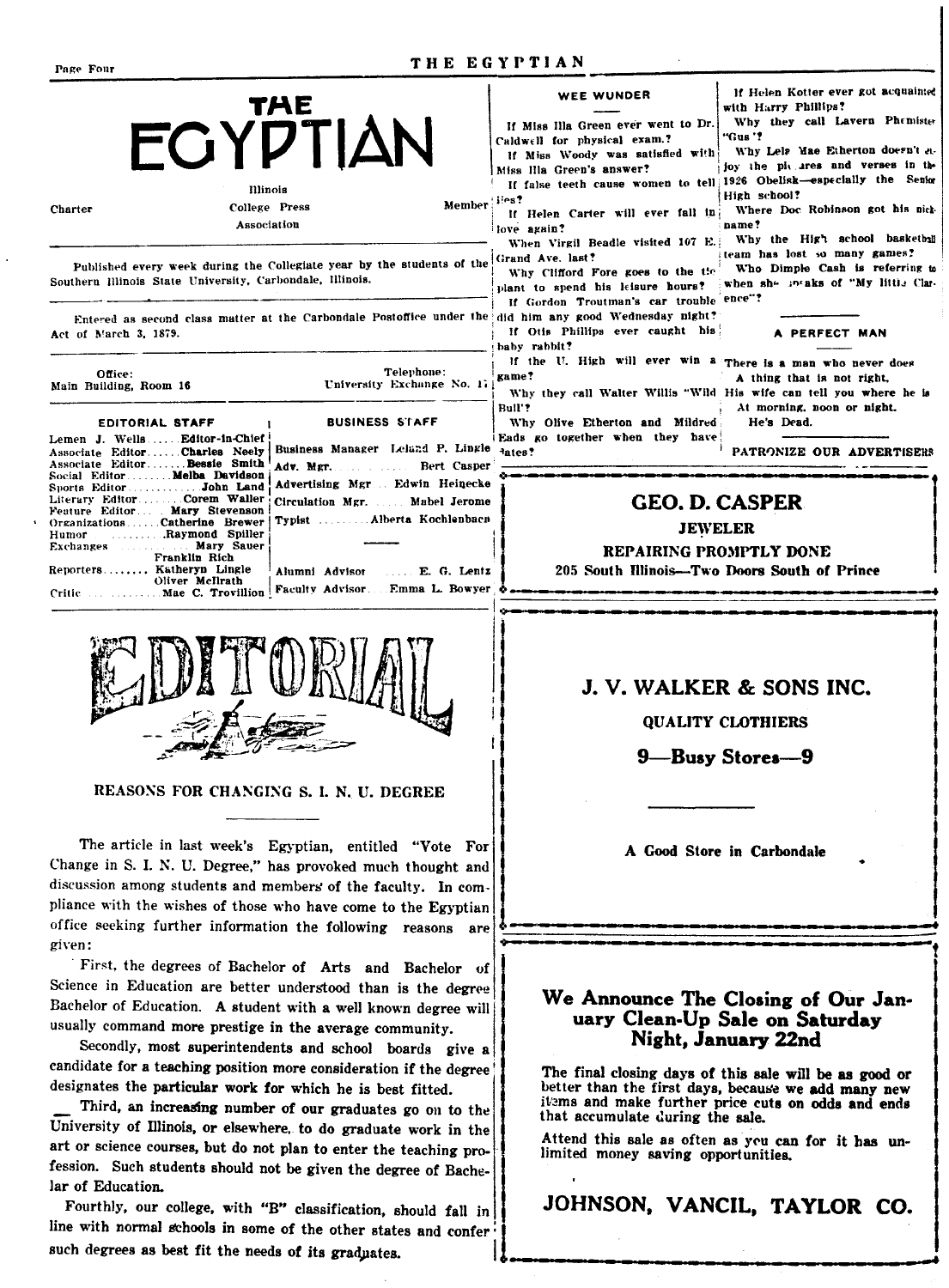## THE EGYPTIAN HAS THE

Schools in Illinois Paper Rambler Ill. College (Jacksonville) Capaha Arow. "Kendree Review Augustana Oberserver Augustana Western Courier

St. Teachers' Col. (Macomb) Greetings Sieutor. B. dley Tech Teachers' College News III. St. Normal (Normal) University of Illinois this year. V dette Greenville Par yrus Blackbarnian Lonbard Review Lincolnian Lincoln  $/$ rgus Ill. Wesleyan Bois, Ill. Churtleff Pioneer Eureka Pegasus

Other States

Georgetown (Ky.) year. Georgetonian Park College (Mo.) Park Stylus

Havin



Normal Times ...Lock Haven (Pa.) FOLLOWING COLLEGE PAPERS Antelope Nebraska State Teachers ON ITS EXCHANGE LIST Echo Weekly St. Normal Sch. (Wis.) Kapunahou ... Honolulu T. H. (Ha.) Student Life Northland (Wis.) Teachers' Col. (Mo.)

ALUMNI NOTES

Illinois Woman's '26, says that he has done without the latest scandals in the Egyptian; Bradley Polytechnic requests that it be sent the winter vanced Rhetoric.--Margaret McAffee. elbow. and spring terms. The Egyptian is E. I. St. Teachers glad to hear that he is attending the

Grace Stewart says that she waits Blackburn for the Egyptian with anticipation. Lombard She teaches at West Frankfort,

Paul J. Andrews is teaching in Du

Shurtleff Miss Elizabeth Garrison is teaching .... Eureka Latin and English in the Waltonville C. H. S. She writes asking us to send Teach rs' Col. Budget N. D. Tea. Col the Egyptian for the remaining school

> V. Nellie Colp is instructor of the Home Economics Department in the Herrin T. H. S. She says: "I've been away from S. I. N. U. quite a number of years, but I still enjoy reading about the doings of that dear old school. Take notice I didn't say how many years."

#### **EXCHANGE COLUMN**

The first step in the expansion program of Augustana college will be the erection of a new dormitory for girls. The building will be completed some time in the summer of 1927.

The Student Council of the State Teachers' college at Kearney, Neb., published a report in the school paper so that the students may know what the council has done and is doing.

Dr. James E. Russell, head of the Teachers' college. Columbia University, says that the most serious problem in educational administration is the inefficient teacher.

The snnual meeting of the Illinois Federation of College Presidents will he held at Bradley college on February 14 and 15.

## Luggage, Men's Furnishings

and Shoes

## F. B. SPEAR

**302 South Illinois** 

## THE EGYPTIAN

#### **INQUIRING REPORTER**

Question: How do you spend the chapel period on Tuesday? Where asked: On the campus.

I go to the University Cafe to take McKendree Aggie Herald Arkansas A. and M on nourishment to take me through Advanced Rhetoric and Modern Eu-

rope.--Minnie Lauder.

Ernest Gummersheimer, Normal I spend part of the time reading so rude as to laugh out loud? Marvin Muckleroy: I laughed up Lake Forest the Egyptian as long as he can, and the other part I worry over my Ad- my sleeve, but there's a hole in the

### WE GIVE A COMPLETE BEAUTY SERVICE **JOHNSON BEAUTY SHOP Licensed Operator**

Phone 279-Y

207 1-2 N. III. Ave.

When buying your Groceries, always ask for Blue Ribbon Bread. It is the freshest and sweetest of them all. We also have a complete line of fresh pasteries.

## **CARBONDALE STEAM BAKERY**

#### ARRIVING DAILY-NEW SPRING

Coats, Dresses and Hats at Popular Prices

### **STYLE SHOP**

ELITE BARBER SHOP Hair Cutting Specialist Plus Courtesy

Sam Cecil **MORRIS AND DAVIS** 

O. K. BARBER SHOP East of New Hundley

First class Work. First Class Equipment Student's work solicited. Ladies hair cutting a special-13. Try our Lucky Tigar Tonic-Best for dandruff

## **STYLISH SHOES**

### For every occasion



Diamond Brand

**Moderately Priced Distinctive Styles** 

## **MALONEY'S SHOE STORE Repairing**

**Shoes** 

Hose

I spend my time wondering whether I will be called on in N. A. Geography.-Earline Karraker.

I help the Obelisk staff along by making music on the typewriter keys. -Madyline Scott

**SLEEVE LEAKED** 

Miss Trovillion: What student was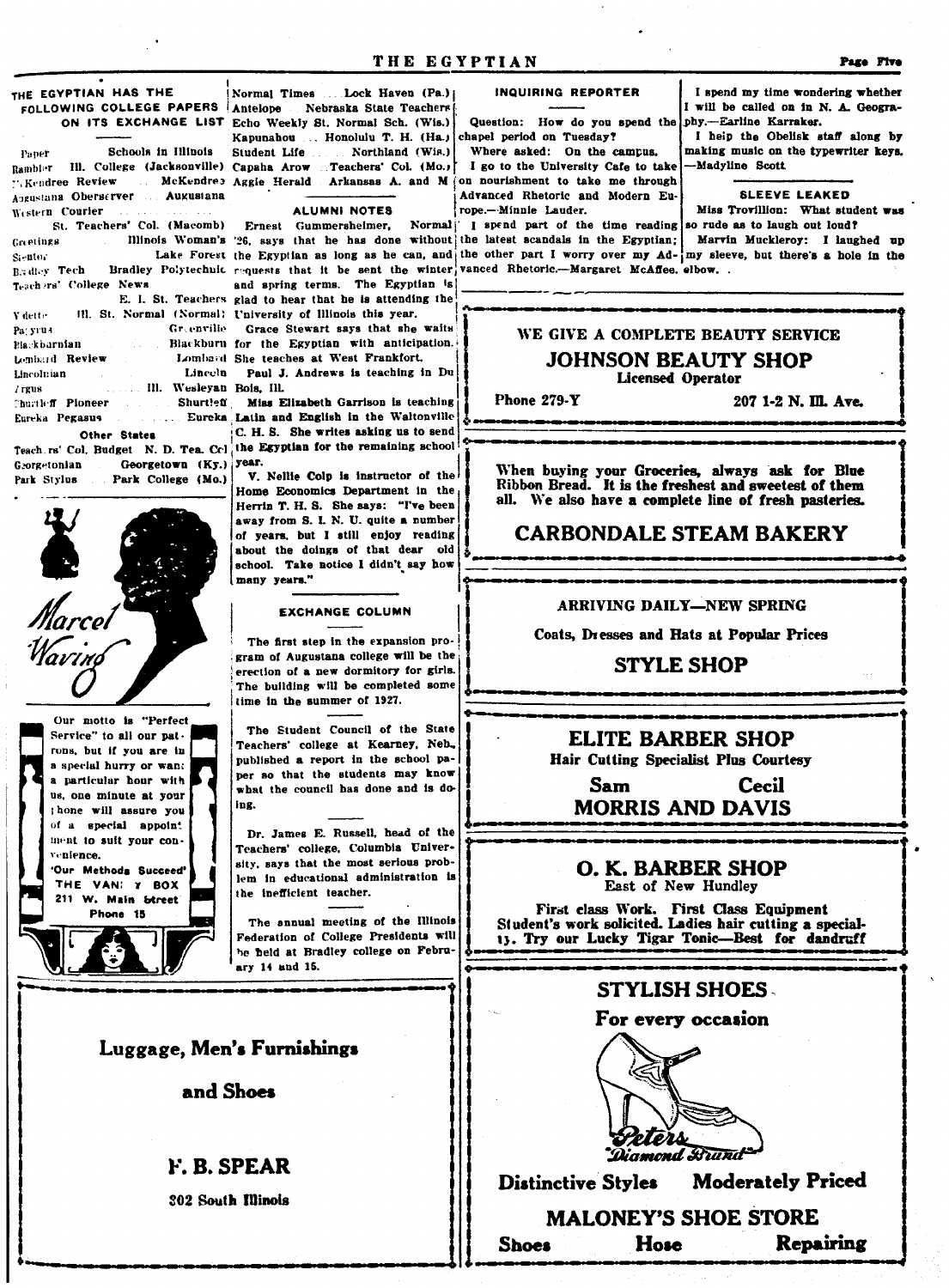#### THE EGYPTIAN

#### ZETETIC SOCIETY

The Zetets succeeded in presenting a well balanced program Friday, January 14. There was enough music to lend enjoyment to the program. The talk and the Journal offered things to think about and at the same time gave us much entertainment.t

The program was: Music-Orchestra. Vocal solo-Alyce Ingram. Reading-Lucille Troupe. Vocal solo-Mildred Logan. Talk-Ernest Barnwell Duet-Ruth Bernice Brooks, Flor ence Claire Patterson. Zetetic Journal-Lemen Wells.

SOCRATIC SOCIETY PROGRAM

Jan. 14, 1927.

Music ... Orchestra . . . . **. . . . . . . . . .** . Trumpet solo ......... Robert Norris Violin solo.............. Harold Baily Reading Piano solo ..... Willard Gershbacher Opera Review .......Lillian McLean Hobart Sistler, at Milwaukee, asked

attended this term and like the "Pos- what do you charge (oh me! Ah! tum," "There's a reason." The Socratic Society is a rare find to the For a room?" student, and especially to the Freshman. It gives an excellent opportunity for literary work. If you want a seat, come early. The programs are exciting.

head to foot.

Many of the Alumni were at the Thursday with Evansville. game Those who were seen by the reporter were:

**BASKETBALL VISITORS HERE** 

Burtis Treece, business manager of the Egyptian last year, teacher at the Carterville High school.

Paul Chauce, former forward on the S. I. N. U. basketball team, at present coachiug at Cobden.

Hamilton Hale, a former fullback on the football team and center on the basketball team, now coaching at lady the other day with a beautiful he public!" Carterville.

Raymond Damren, coach of Elkville of her left hand." Upon asking one PATRONIZE OUR ADVERTISERS High school.

J. Lester Buford, editor of the Egyptian in '23, at present principal of the Lincoln school. Carbondale.

Clyde Dearing, associate editor of Obelisk of '26, teacher in Carbondale Community High school.

Ray Hamilton, manager of athletics ..............Harriet DuBois in '22, principal of grades at Cobden.

The Socratic society is being well for lodging at the Pfister hotel: You know! I can't explain myself!)

> Clerk: "The rates are \$10 for the first floor, \$8 on the second floor, \$5 on the third floor."

> Hobart Sistler: "Sorry, but your hotel is not high enough for me."

#### WHAT YOU SEE!

didn't see, but since some things are had been questioned war seen with a column should be given to explain no one knew of her wedding either some things that you do see.

There seems to be an "Old Maids' Fraternity" composed of about three been "divorced" the next day. On the girls, on the campus. The motto of third day, there was a like circumthis frat seems to be "Foot the pub-stance with a third girl, but no mail ic.'-and fooling the public is what marriage. Now, just what kind of they're doing. We saw one young business is this if it's not "fooling wedding ring on the "romantic finger

of her friends about the recent an performed by Cupid, she gave the in-A column has been given in the formation that she knew nothing Egyptian each week about things you about it. The next day this g.ri when so obvious, it was thought that a similar ring on a si<sup>t</sup> llai finger. But and, strange to say, the girl who was "married" the day before must have

## C. E. GUM

**Jeweler and Optometrist Complete Gift Shop** 

Have you placed your order for your **Class Ring?** 

Jacob's Candy, Toasted Sandwich

Stationery, Sheaffer's Pens and Pencils.

## **HEWITT'S DRUG STORE**

Drop in and see us, our goods are right and our prices

are right. We are men's and Boys outfitters from

**JESSE J. WINTERS** 

Clothing, Furnishings, Hats, Shoes

**STUMBLE INN** 

**Hot and Cold Sandwiches** 

**Home Made Pies** 

Fountain Urinks--Hot and Cold

### **OUR STUDENT FRIENDS**

We offer you Quality. Price and Service

Nice showing in new silk hosiery.

Make the McPheeters, Lee & Bridges store your downtown headquarters. Cash your checks, store your baggage, wrap your parcels, meet your friends.

#### McPHEETERS, LEE & BRIDGES

Dry Goods, Notions, Shoes **Pictorial Review Patterns** 

Phone 196

**Phone 196**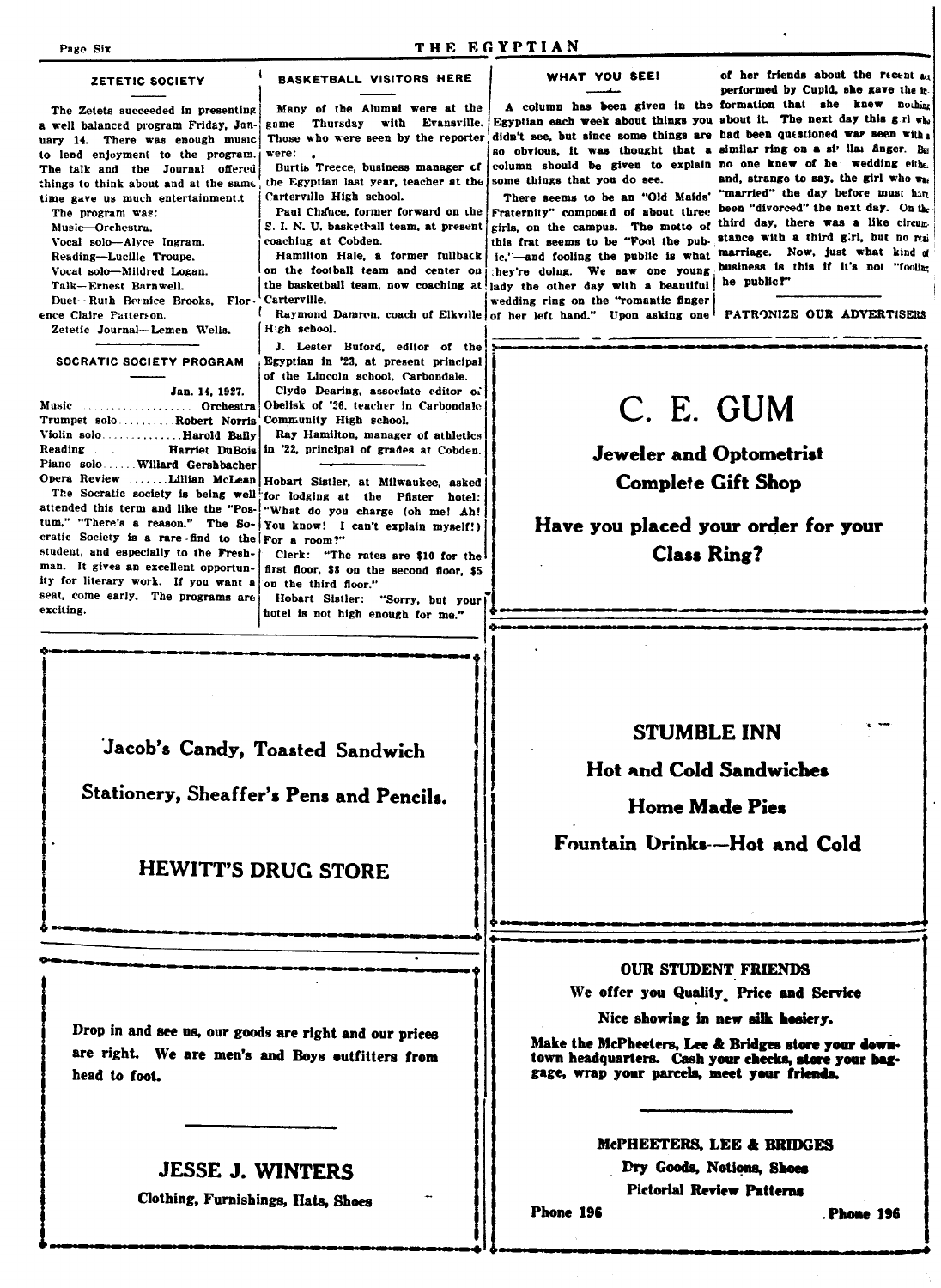### THE EGYPTIAN

#### **FLAPPERS' COLUMN**

G. A. A.

The regular chapel exercises were Seventy Freshmen, fifteen upper-

Freshmen will remain seated after <sub>esting</sub>. cha, el exercises as there will be a rery important meeting."

George / lexander settled down in his seat. rather-er-"put out", one might say, because this would rob him of those free moments so cherished hy all

He dozed off, but soon awoke with Thursdavs. a start at the mention of his name After a close questitoning he was informed that he was being nominated as the most popular girl in school. He glanced at the clock and saw that It was time for the boll and the meet- debate was given in which the Agora ing was not finished by any means.

What made it last so long? Didn't Miss Bowyer know that he had a class next hour? He was so anxious to get to work. He was expecting a survex one so.

Since they persisted in taking so much of his valuable class time, he might just as well use it to the best advantage. Soon loud snores were heard and George was once more wrapped in the arms of slumber.

## Batson's Barber Shop

Our Slogan

"It pays to look well."



in our shop will make you<br>attractive for months. We<br>have adopted new, im-<br>proved methods and can Essure our patrons complete

> Marinello **Beauty Shop**

Candies

not as long as usual. It was only classmen and twelve High school 10.10 and the orchestra was getting girls have reported for basketball ready to thay the closing selection. This term; and the prospects for some it couldn't be true that there might good teams are especially good. If be fifteen minutes of recreation be- the girls keep up their present enore the next class. No-it wasn't! thusiasm, the tournament to be held I ke a shot, a voice called "The later in the term is sure to be inter-

Freshmen practice hours are as foilows:

Monday-4:15.

Wednesday and Friday-2:45.

Thursday noon-12:45. Upper classmen and High school

girls practice at 4:15, Tuesdays and

ILLINI

The Illini departed from the usual program last Monday night when a contested with the Illini debaters over the Philippine question.

An unusual amount of interest was displayed by both sides as to who would be the winners for from this trise quizz, and he always loved those reach side might get some idea of the li tle things. Such occurrences de ability of the rival club, which would throw come light on the Tri-club de-

hate which comes later in the year. The debaters were:

Illini-Heien Stuart, Lucinda Huck. Agora-Lemen Wells, Loren Spires.

**FACULTY NEWS** 

The Faculty members and their families will have 6 o'clock dinner tonight at the Jackson Country club. President Shryock is attending a teachers' meeting at Erie, Pa. Mr. Lents attended a Rotary meeting at Centralia last week.

Dean G. D. Wham went to Wood River last Thursday to deliver a high school commencement address.

HIS TRAGIC EXPERIENCE Miss Hardin to tramp who appeared at the dormitory kitchen door: "Why don't you work? Hard work never killed anyone!" Tramp: "You are wrong, lady. 1 lost both of my wives in that way."

Dr. Caldwell, in Physiology class: Cliff, about how large is the upper division of your dorsal cavity? Cliff: Well, I should think about the size of a yeast cell.

**Now Showing New Spring Dresses** and Millinery

**THE FAMOUS** 

New Edison 40-Minute Records. Radios

MILLIGAN-BROCKETT MUSIC CO.

SETTLEMOIR'S SHOE HOSPITAL Home of Quality Shoes Repairing NEXT DOOR TO BARTH THEATRE Work done while you wait

### **SANDWICHES**

Hot Tamales, Drinks, Chili, Etc **Your Patronage Solicited** SOUTHERN BARBECUE, Opposite Interurban Station Night Delivery Service, 4 to 10 p.m.

## **BLAKE-WILLIAMS CO.**

**Investment Bonds General Insurance** 

Over Fox's Drug Store

LOUIS ED WILLIAMS, Mgr.

**Phone 558-Y** 

Your Feet Will Carry You Through If They Are Properly Shod

## THE FASHION BOOTERY

 $\bullet$ 

Soda Fountain  $U$ a a 576

## WILHELM DRUG CO.

The Students Drug Store

Ask to see our new Normal School Seal Stationery and Single and Double Compacts.